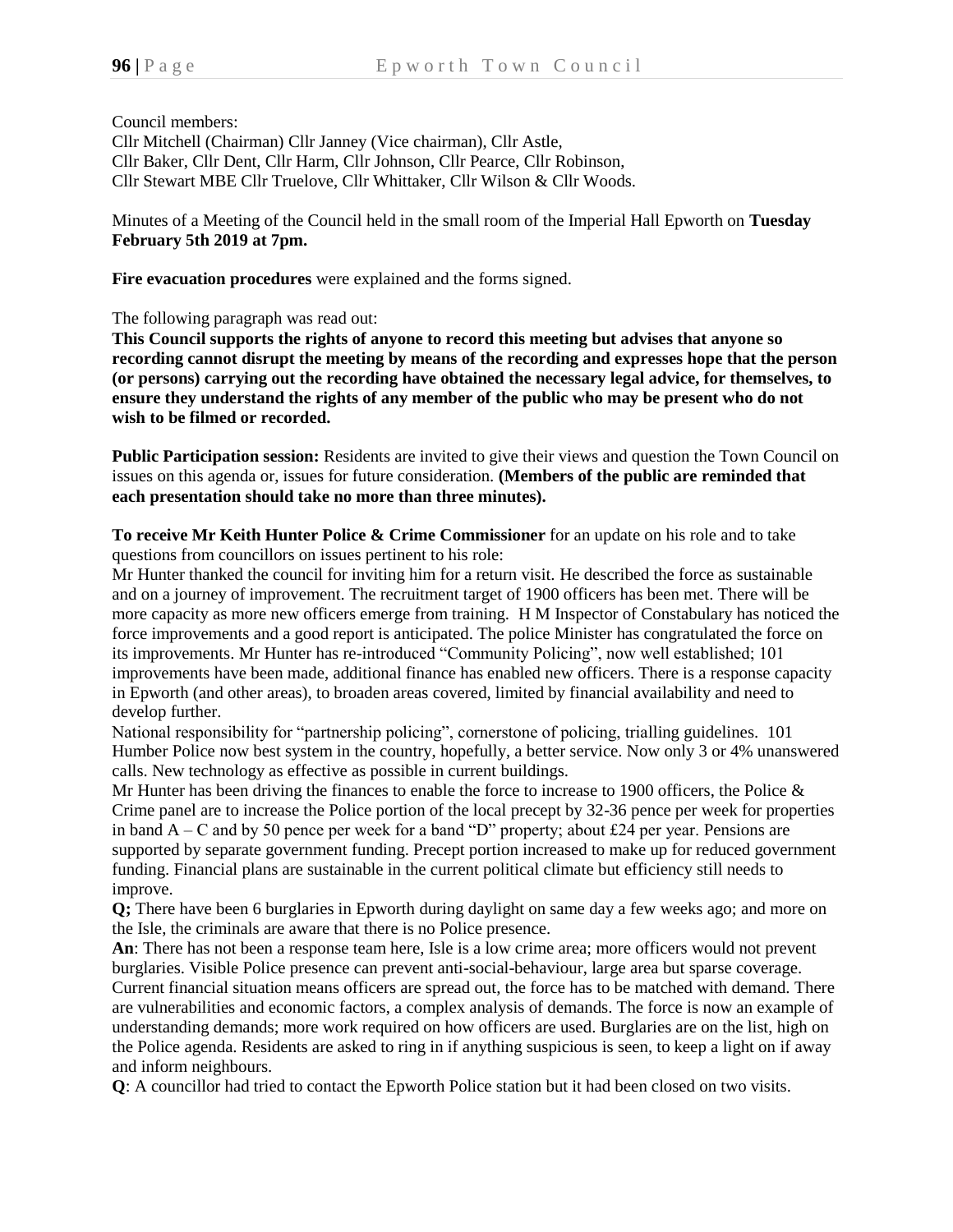**An**: Not able to open with current funding, has choice of officers or civilians manning the police stations. Funding has been used to sustain officer numbers. More finance is required as they are still 300 officers, and police staff down.

Mark Draper and Claire Hutchinson are the local officers.

**Q**: Anti-social-behaviour is a problem, the suggestion is that we call 101?

**An**: Everyone wants more Police, a national issue with demand everywhere. Practice within the youth justice system not to prosecute; but to use a common agency approach. As a primary issue it should be raised with NATS where it should be made a priority. There may be an opportunity to involve officers to examine the longer term solution. You have a voice through NATS. Claire Welford is the local conduit for communication and it is an evolutionary process.

**Q**: the problem has been raised with the local NATS.

**An**: Ask them (NATS) to tell you what has been done.

**Q**: Understanding that Humberside Police is better than South Yorkshire in responding however, recent CCTV evidence identified a person who had committed an offence but the CCTV was not viewed in time by the Police.

**An**: Not the responsibility of the Police Commissioner, Humberside Police would have a policy but insufficient resources. This effects communities. "County Lines", dealers are moving into rural areas. Organised crime is a massive problem. Recruiting children via their mobile phones. The question can be put directly to the Chief Constable. We are trying to map organised crime but need more resources. Young people are vulnerable, blatant use, numbers are required to deal with it.

**Q**: (Chairman of local NATS) Contribution by Claire Welford acknowledged, noted police pensions are generous; is the choice pensions or front line funding?

**An**: Requirement from government to fund pensions, contributions made are refunded. Pensions are not as beneficial now. Pensions are based on government calculations.

**Q**: Question of "joint-working", do you work with education and the youth service?

**An**: A good point but undermined by the "Academy" structure with no overall policy. A statutory partnership. Agree the importance. Trying to get Police back into schools. Youths Service, not criminals, on agenda for the next focus.

**Q**: In the past the local police attended meetings, this has stopped.

**An**: Ask them to attend. Claire Welford the enabler through NATS but you can deal directly.

**Q**: There seems to be a process failure; there is an anti-social-behaviour hot spot at Kings Head Croft, an Epworth Town Council asset; which has been a problem for some time, damage was discovered which was reported to 101, CCTV availability was pointed out. There was a negative response. As the offence was outside a 4 hour window the CCTV was not looked at, the CCTV is managed by North Lincolnshire Council.

**An**: This will be policy, the police have no time to look at CCTV, NLC would need to look at the CCTV to identify the incident. A minor offence, not major crime, in reality resources are used appropriately, harsh but a reality. NLC must spend the time looking at the CCTV. Access may be obtained through Tracy Coyne of Safer neighbourhoods. Cannot comment on specific issues, if not satisfied then make a complaint.

The force is still improving but there will be mistakes we are aiming for better response times. **The Chairman** thanked Keith Hunter and Claire Welford for attending the meeting, they then left.

## **01.02.19 To record the Names of Members Present.** Cllr Mitchell presiding;

Cllrs: Astle, Baker, Harm, Janney, Johnson, Robinson, Stewart, Truelove, Whittaker, Wilson and Woods. The clerk C Maguire was in attendance.

**02.02.19 Apologies for absence** were received from Cllr Pearce; Cllr Dent was not present.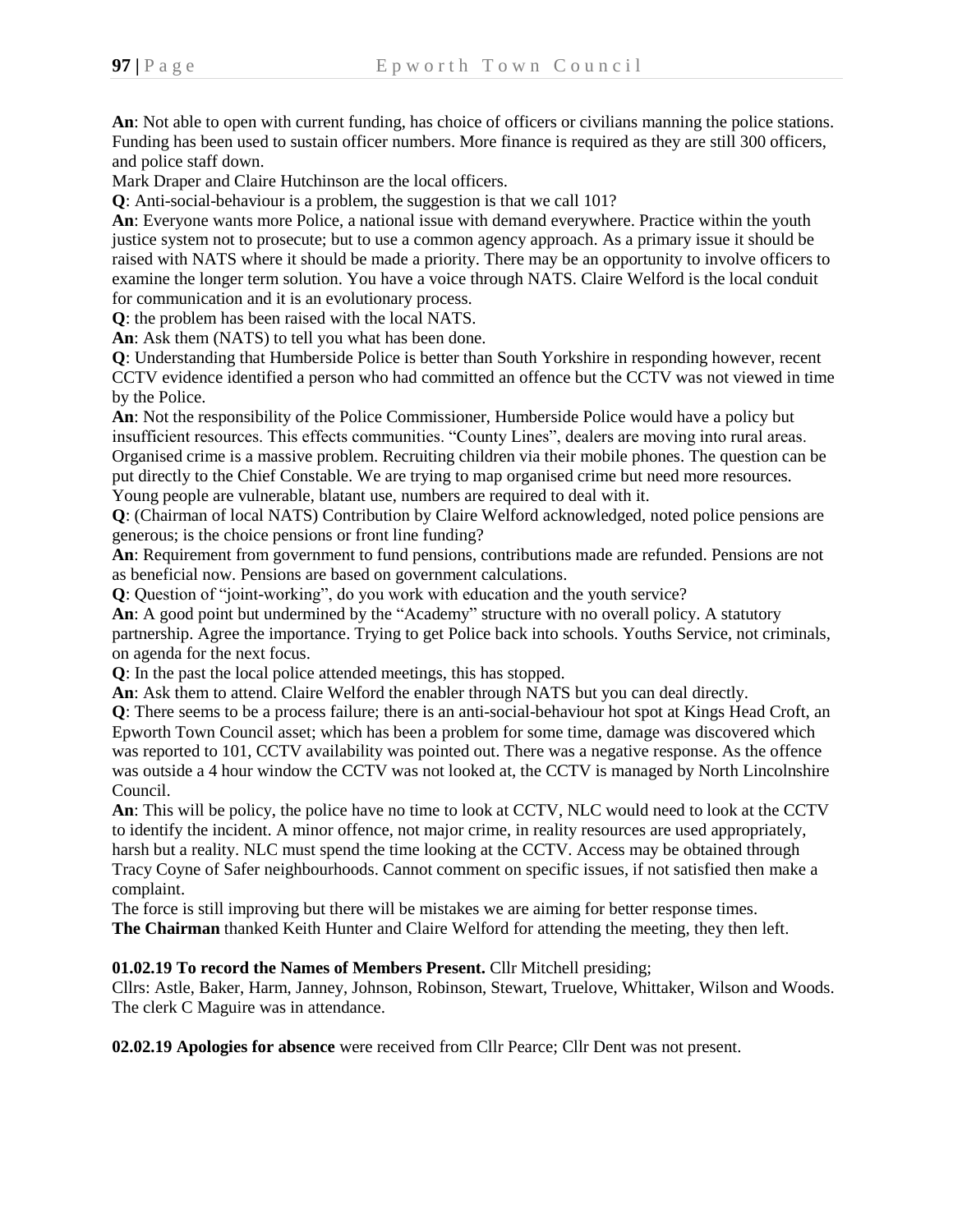**03.02.19 To receive Declarations of Interest by any member of the Council** in respect of the agenda items listed below. Members declaring interests should identify the agenda item and type of interest being declared. *(Localism Act 2011 Code of Conduct).* Cllr Robinson personal interest items 18, 19 & 24. Cllr Mitchell personal interest item 15, NS Groundcare.

**04.02.19 To note dispensations** given to any member in respect to items on the agenda (*Localism Act 2011 and the Code of Conduct*). None requested.

**05.02.19 Co-option to fill casual vacancy:** (Representation of the People Act 1985 s21 and Local Government Act 1972 s87 (1)): to receive information from interested parties for cooption as a new member to the council. No information received.

**06.02.19 To receive the Chairman's Announcements** *(for information only)*. As everyone is aware there is going to be a reduction in councillor numbers from 15 to 9, all committees will receive a copy of the discussion document before it becomes an agenda item for full council. There may be a need for an extra-ordinary meeting for items such as the Wesley Statue or the Heritage Project.

**07.02.19 To receive the Ward Councillor's Report** (*for information only*) Discussions on the annual budget will take place on February 28th; precepts will be ratified. Cllr Robinson has a particular interest in "homelessness provision" matter under review and support expected to broaden, help is available: Cllr Robinson can be contacted if help is required.

## **08.02.19 To receive the Clerk's Report** *(for information only).*

**Clerks training**: the clerk will be out of the office Wednesday February 6<sup>th</sup> for a full day training session with ERNLLCA on "Roles and Responsibilities of the Financial Officer"

**Kings Head Croft – closed churchyard wall**: forms sent to builders, one declined work, second met on site, third yet to reply. No quotations received to date.

**Kings Head Croft fenced area gate repair**: clerk has ordered and received new "spring" from Playdale for gate to enable automatic closing. No fitting instructions. Person required to fit (can ring Playdale engineer for fitting instructions)!

**Internal Audit**: clerk has written to 3 firms for quotations for the end of year internal audit March 2019. Two of the three firms contacted have replied that they are not "registered" to carry out audit work. The clerk has contacted the third company to discuss the work involved and timescales and asked for quotation for February meeting of the council. Clerk has now contacted and met second option Internal Auditor, experienced, sector-specific and competitively priced; Information to Finance Committee/Full Council ASAP for decision to enable start of audit work.

**Committee meetings**: Environment Committee has requested a meeting and other meetings are required to further items from the January agenda with other committee issues; the clerk requests that committee chairman contact her to arrange the meetings. Cemetery Committee provisional date Tuesday February 12th

**Asset List**: the clerk is in the process of updating the list as part of the internal audit/ annual return procedure; an amended list will be presented to committee/full council for approval.

**Council Structure Discussion Paper**: will be presented to all committees for discussion before being discussed by full council.

**Ivy Andrew Hall Site Valuation**: valuation letter now received from Grice & Hunter (with invoice) agenda item ASAP. (provisional date 19th February, 7pm Imperial Hall)

**WIP update**: purchase order sent to Prestige Safety for 6 High viz waistcoats printed with Epworth Town Council.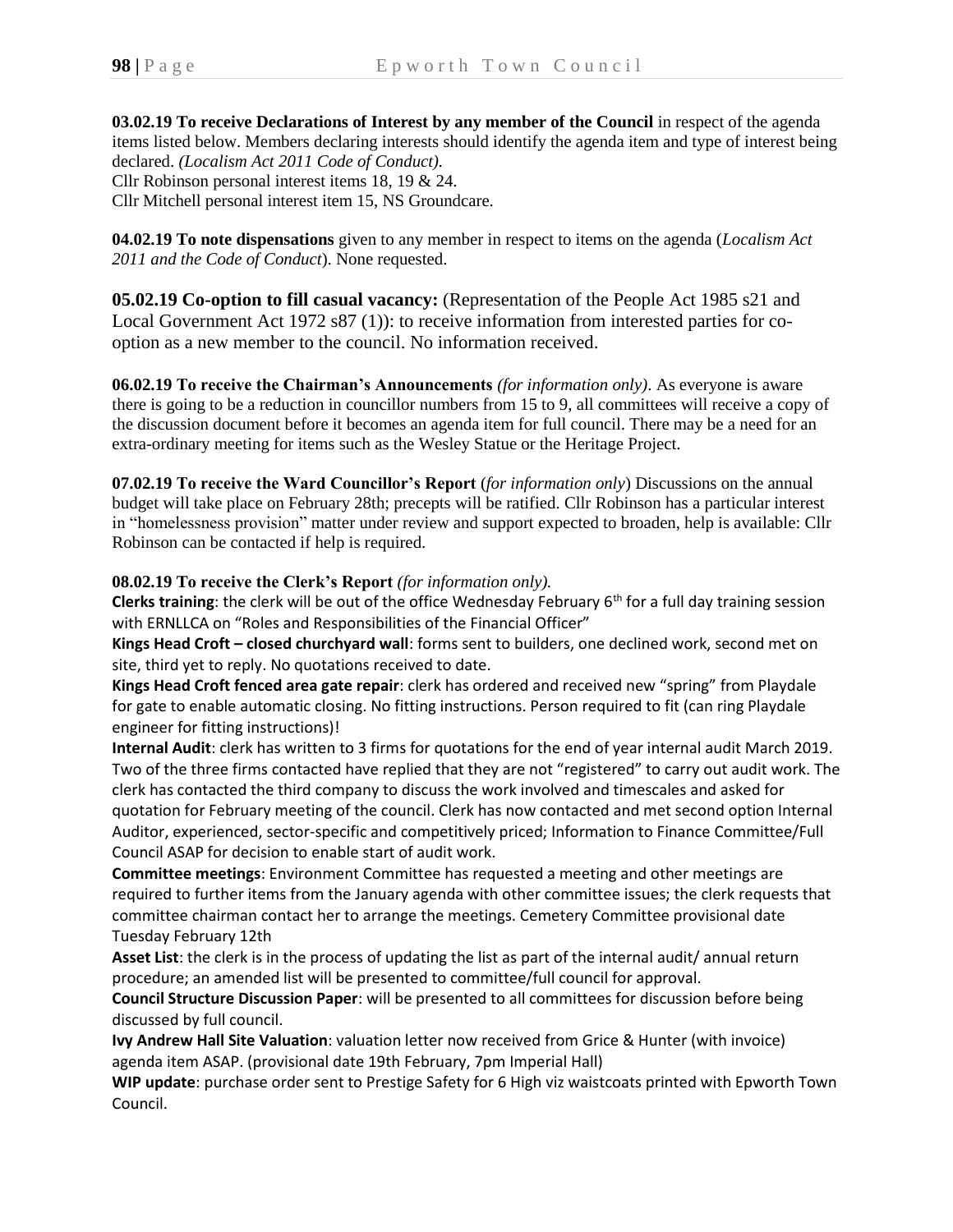Groundsman's equipment has been serviced at Torne Valley – invoice to follow

**Road closure Burnham Road** Epworth: information from NLC circulated; traffic lights will be in place 18th to 22<sup>nd</sup> February; added to facebook

**ERNLLCA** news-letter circulated via email and hard copies;

**Election May 2nd 2019: Election packs** are available from the clerk at the office.

**Arrow Article**: on page 13 of February issue also on facebook, notice boards and web-site

**Town & Council Liaison** meeting held on January 24th, copy presentations and links available from the clerk (via email)

**NALC** open letter to councillors – hard copy all councillors

**HWRCC** North & North East Lincolnshire Energy Initiative information on facebook, link via email on request

**Items on hold**: installation of new pic-nic benches at Kings Head Croft: CCTV tree works: Cemetery path works:

**Code of Conduct review**: hard copy of report available on request from the clerk **Clerks report noted**.

**09.02.19 To resolve Draft Minutes of Meetings** of the Council held on Wednesday January 9th and Tuesday January 15th 2019 copies of which have been previously circulated, for approval and signature. Minutes January 9th – proposed by Cllr Truelove, seconded by Cllr Astle, **RESOLVED** a true record and signed by the Chairman (3 abstentions)

Minutes January 15th – proposed by Cllr Harm seconded by Cllr Wilson **RESOLVED** a true record and signed by the Chairman (1 abstention)

**10.02.19 To dispose of any business,** if any, remaining from the last meetings.

Noted re page 86 – meeting with the Parochial Church Council – no issues were raised. Page 89 item 34.01.19 the information on grass cutting had been received at the last minute, management of the scheme was deemed difficult with the expected reduction in the number of councillors.

**11.02.19 Finance Committee: To resolve draft minutes** from Finance Committee meeting of Tuesday January 29th 2019 copies of which have been previously circulated for approval and signature. Proposed by Cllr Stewart seconded by Cllr Wilson **RESOLVED** a true record and signed by the Chairman.

**12.02.19 Internal Control:** to receive a copy of the bank statements and balanced December account sheet for approval and signature of the Chairman. Proposed by Cllr Robinson seconded by Cllr Stewart **RESOLVED** an accurate account and signed by the Chairman.

**13.02.19 Internal Control:** to receive a copy of the budget sheet to date, April 2018 to March 2019 for approval and signature by the Chairman noting budget heading overspends and resolving to "vire" funds from reserves if required. Proposed by Cllr Robinson seconded by Cllr Stewart **RESOLVED** an accurate account and signed by the Chairman.

**14.02.19 Internal Control: To receive information regarding payments on the Financial Statements (***such as direct debits and credit payments*) approved by the Town Clerk since the last meeting of the Town Council, under powers granted by the Local Government Act 1972 s101 and in accordance with Council Policy.

**NOTE**: banking dates are approximate and may vary from those listed

*NOTE: Cllr Johnson personal interest cheque 100028 from Samuel Jacob Memorials*

|--|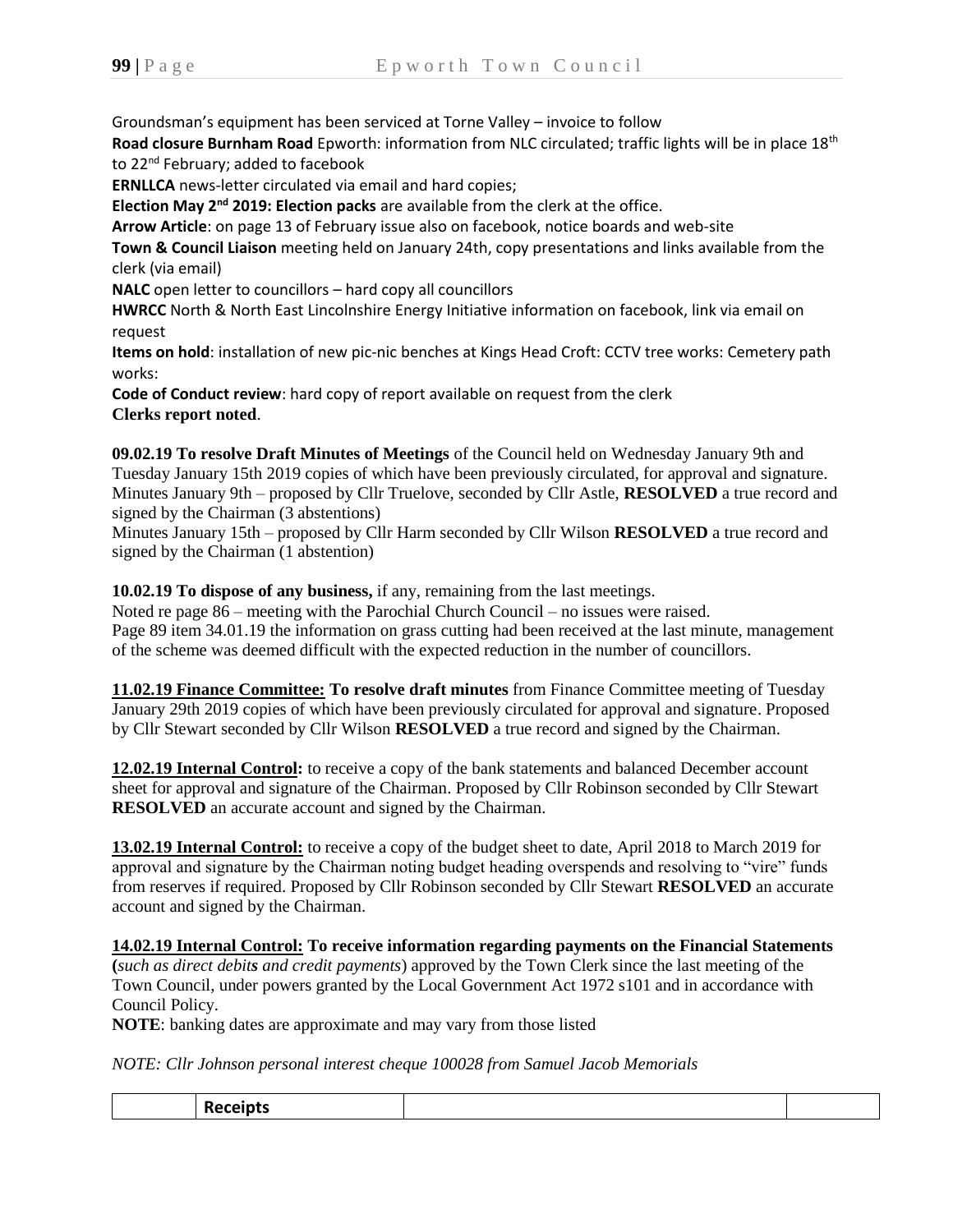| 14.01.19 | <b>Samuel Jacob Memorials</b> | Memorial S Johnson Ch100028 Rec 1012          | £50.00    |
|----------|-------------------------------|-----------------------------------------------|-----------|
| 14.01.19 | <b>Samuel Jacob Memorials</b> | Add lettering I Hulme Ch. 100028 Rec 1013     | £25.00    |
| 14.01.19 | <b>Samuel Jacob Memorials</b> | Memorial D Moore Ch. 100028 Rec 1014          | £50.00    |
| 14.01.19 | <b>Samuel Jacob Memorials</b> | Memorial R Trangmar Ch. 100028 Rec 1015       | £50.00    |
| 17.01.19 | R Wallace & Son Ltd           | Purchase/burial J Cockram Ch100788 Rec 1016   | £475.00   |
| 21.01.19 | R Wallace & Son Ltd           | Purchase/burial J Wilson Ch100792 Rec 1017    | £275.00   |
|          | <b>Cheques paid</b>           |                                               |           |
| 15.01.19 | 104209                        | Playdale replacement spring for metal gate    | £68.41    |
| 15.01.19 | 104210                        | Epworth Music Day section 137 grant           | £1,235.00 |
| 15.01.19 | 104211                        | ERNLLCA clerks financial training day Feb 6th | £60.00    |
|          |                               |                                               |           |
|          |                               |                                               |           |
|          | <b>Cancelled cheques</b>      |                                               |           |
|          |                               |                                               |           |
|          |                               |                                               |           |
|          | <b>DD</b> payments            |                                               |           |
|          | North Lincolnshire            |                                               |           |
| 01.02.19 | Council                       | Trade waste Cemetery - last payment           | £21.54    |
| 26.01.19 | O <sub>2</sub>                | Mobile phone charges                          | £21.76    |
| 28.02.19 | <b>AVG</b>                    | Computer security                             | £34.99    |
|          | cheque approved:              |                                               |           |
|          | <b>United Carlton</b>         | Photocopies                                   | £76.20    |

Proposed by Cllr Robinson seconded by Cllr Wilson **RESOLVED** information noted; schedule signed by the Chairman.

**15.02.19 Internal Control: To resolve February cheques for payment** as presented on the following schedule *(Local Government Act 1972 as amended).*

| 104212 | Epworth Imperial Hall | Room hire 9th & 15th January              | £45.00    |
|--------|-----------------------|-------------------------------------------|-----------|
| 104213 | M Addlesee            | <b>Cleaning materials</b>                 | £2.00     |
| 104214 |                       | trim hedge & preservative to wooden fence |           |
|        | N S Groundcare        | <b>KHC</b>                                | £225.00   |
|        |                       | Stamps £16.08 Travel. exp Barton 6th Jan  |           |
| 104215 | C Maguire             | £22.50                                    | £38.58    |
|        | Lincolnshire Tree     |                                           |           |
| 104216 | <b>Services</b>       | Tree survey & report                      | £600.00   |
|        |                       | 10 hanging baskets, 10 brackets matting & |           |
| 104217 | Amberol Ltd           | wicks                                     | £574.62   |
| 104218 | <b>United Carlton</b> | Photocopies                               | £76.20    |
| 104219 | Grice & Hunter        | Valuation report re Ivy Andrew Hall site  | £240.00   |
|        |                       | <b>Total cheques for payment</b>          | £1,801.40 |

Proposed by Cllr Robinson seconded by Cllr Johnson **RESOLVED** cheques for payment as presented, schedule signed by the Chairman.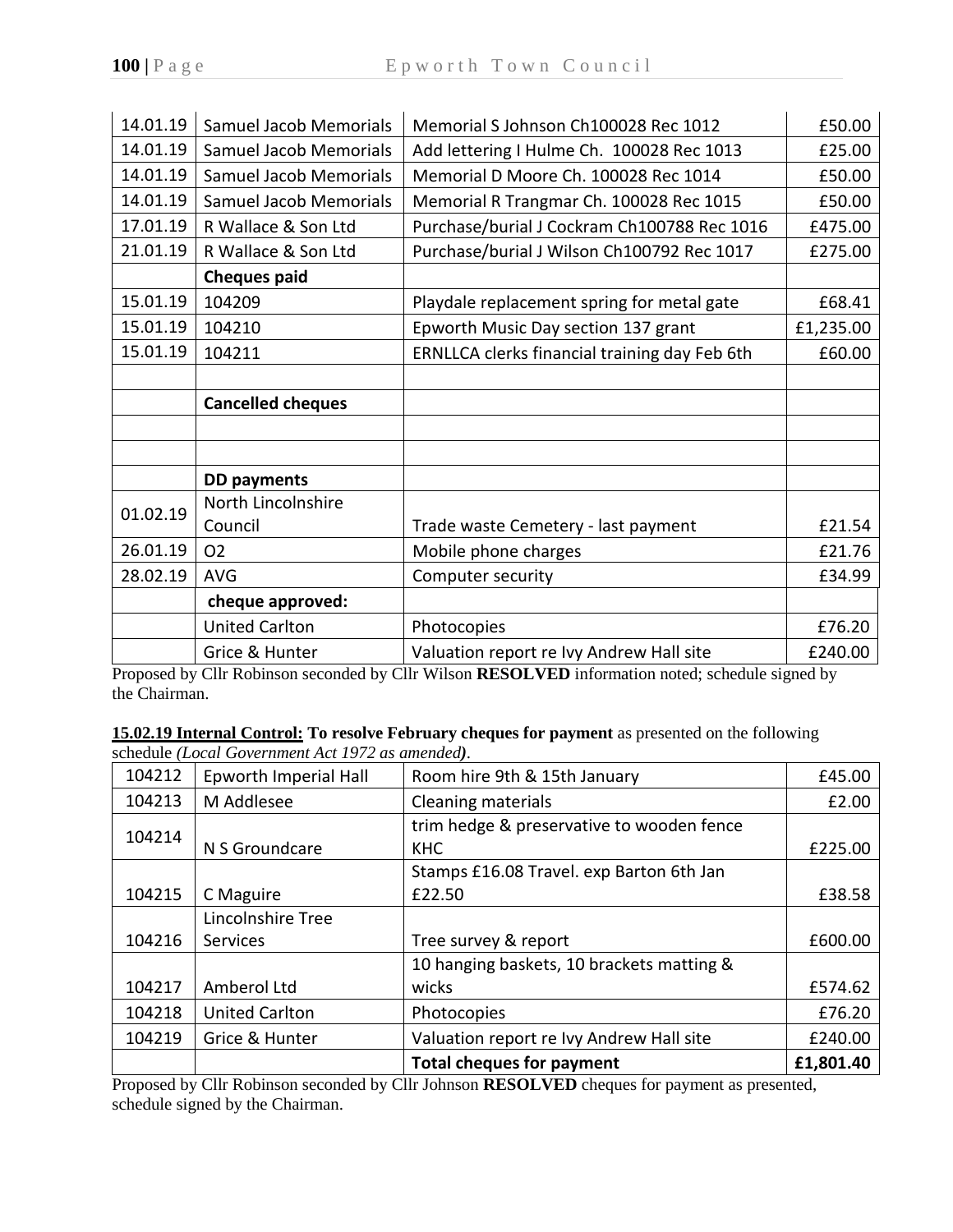## **16.02.19 Committee membership:**

**(a) to propose** that Cllr Whittaker is approved as a new member to the Finance Committee. Proposed by Cllr Astle seconded by Cllr Robinson and **RESOLVED**.

**(b) to propose** that Cllr Truelove is approved as a new member of the Personnel Committee. Proposed by Cllr Robinson seconded by Cllr Janney and **RESOLVED**.

**(c) to propose** that Cllr Janney is approved as a new member of the Cemetery Committee. Proposed by Cllr Astle seconded by Cllr Harm and **RESOLVED**.

**17.02.19 Hanging baskets: to receive a copy of the quotation from George Tune & Sons** resolve to accept quotation, confirm order and mandate Environment Committee to implement hanging basket project. Proposed by Cllr Astle, seconded by Cllr Truelove and **RESOLVED**.

**18.02.19 Heritage Project Committee; to mandate that Cllrs Mitchell and Dent represent the town** council to meet with the Leader of North Lincolnshire Council to discuss issues relating to the heritage project. Cllr Mitchell explained that the meeting would be to update the Leader of the Council as part of the "scoping" process and that no decisions would be taken. After long and at times acrimonious discussion (councillors felt that the procedure to arrange the meeting was incorrect; that other councillors should be attending; that the venue was inappropriate) the proposal was not seconded and was withdrawn. Cllr Mitchell then proposed to write to the Leader of the Council to ask for a meeting where all councillors could be present; meeting to be re-arranged and held at a suitable venue, seconded by Cllr Truelove and **RESOLVED**.

**19.02.19 Local Government (Miscellaneous Provisions) Act 1982 Sex Establishment Policy:** to note the policy as statutory consultees and resolve a response (link circulated – hard copy document available from the clerk). In the absence of any such establishments in Epworth, proposed by Cllr Mitchell seconded by Cllr Stewart and **RESOLVED** information noted.

**20.02.19 Lincolnshire Tree Services Arboricultural Safety Report:** to receive a copy of the report and instruct the clerk to draw up a schedule of works to put out for quotations for the Cemetery, Kings Head Croft & Closed churchyard. Points noted:

- Clerk to check number of tree 340 Not 240
- If damage caused by laying area of stone at St Andrew's Church then PCC should bear some responsibility
- Tree works previously carried out not to BS standards, effect on insurance questioned.
- Clerk to "Flag up on computer" date of requirement for re-examination in 2 1/2 years

Proposed by Cllr Baker seconded by Cllr Stewart to instruct the clerk to draw up a schedule of works to put out for quotation **RESOLVED**.

**21.02.19 Work experience placement:** To resolve in principle to offer a work experience placement to a North Lindsey College student resident in the parish of Epworth and, for the arrangements relating to such placement to be mandated to the Personnel Committee. **NOTE**: this would not be implemented until an assistant clerk was established;

- 30 hours of placement in total;
- requirement for confidentiality;
- NLC time could be available (day with democratic Services)
- Supervision requirement
- New council to make decision
- Planned system of work
- Benefits of youth engagement and enhanced council reputation